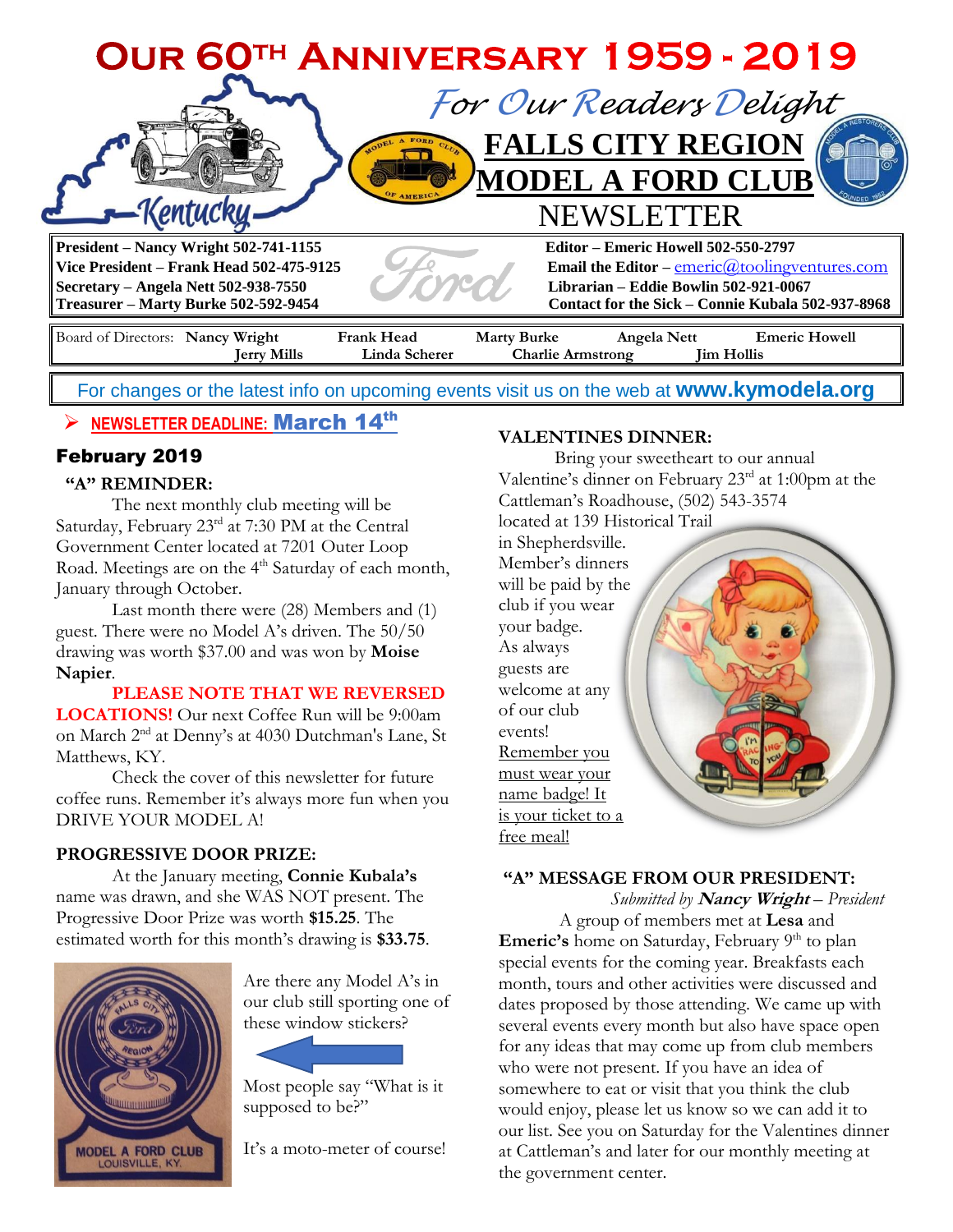#### **DEAR CLUB MEMBERS:**

I have to say you guys got me good, and as you know that is hard to do. In the January meeting

when **Fran** gave me the plaque and card I was speechless, even emotional to the point I couldn't even read the card out loud. I thank all of my Model A family very much for the plaque, card and gift cards. I appreciate everything that you guys have done for me.



Sincerely,  **Charlie Armstrong**



**Marty Burke** presented **Clayton Henley** with an appreciation plaque for sponsoring our swap meet. **See Henley Guttering's ad in this newsletter. THANKS AGAIN CLAYTON!**

### **CLUB HISTORY WANTED:**

If you have any information on the history of our club or old pictures of club events you think would be interesting to share, please send it to **Emeric Howell**.



#### **60th ANNIVERSARY CLUB LOGO ITEMS:**

At the last meeting we voted to purchase items with the club logo on them to commemorate our  $60<sup>th</sup>$ year.

One item is a license plate for your car or to display however you like. Members are eligible for (1) plate each for \$5.00, each additional plate is \$15.00 while supplies last. We are starting with 40 plates and may order more if need be.

The other items are apparel with the club logo embroidered on the front only. For each member the club will pay \$20.00 towards the apparel item you order. We will have a list of items to chose from at the meeting Saturday. If you want to order an apparel item that is not on our list you can purchase it yourself and give **Marty Burke** a copy of the receipt so he can reimburse you the \$20.00 club portion.

There are two different logos we can choose from, Design# 18842362 Falls City Model A and Design# 18927562 Falls City Model A with  $60<sup>th</sup>$  logo. We plan to order these from [www.queensboro.com](http://www.queensboro.com/)



Club license plates will be similar to the image above

### **Falls City Region 2019 Activities**

(NOTE: This is a tentative schedule, always refer to your most current newsletter or website for more details or added events)

#### **February:**

- 23rd at 1pm Valentines Dinner at Cattleman's Road house in Shepherdsville, KY
- 23rd Club Meeting 7:30pm at Government Center on Outer Loop Louisville KY
- February 26th to March 1st MARC Membership Meet Savanna GA **(Charlie & Susan Armstrong)**

#### **March:**

- 2<sup>nd</sup> Coffee Run 9am Denny's on Dutchman's Lane in Louisville **(Fran Hollis)**
- $\bullet$  9<sup>th</sup> to 10<sup>th</sup> KYANA Swap Meet West Wing of Kentucky Expo Center Louisville
- 23rd Club Meeting 7:30pm at Government Center on Outer Loop Louisville KY

**April:** 

• 6<sup>th</sup> Coffee Run – 9am High Grove Grocery in High Grove KY on old Bardstown Rd. **(Charlie & Susan**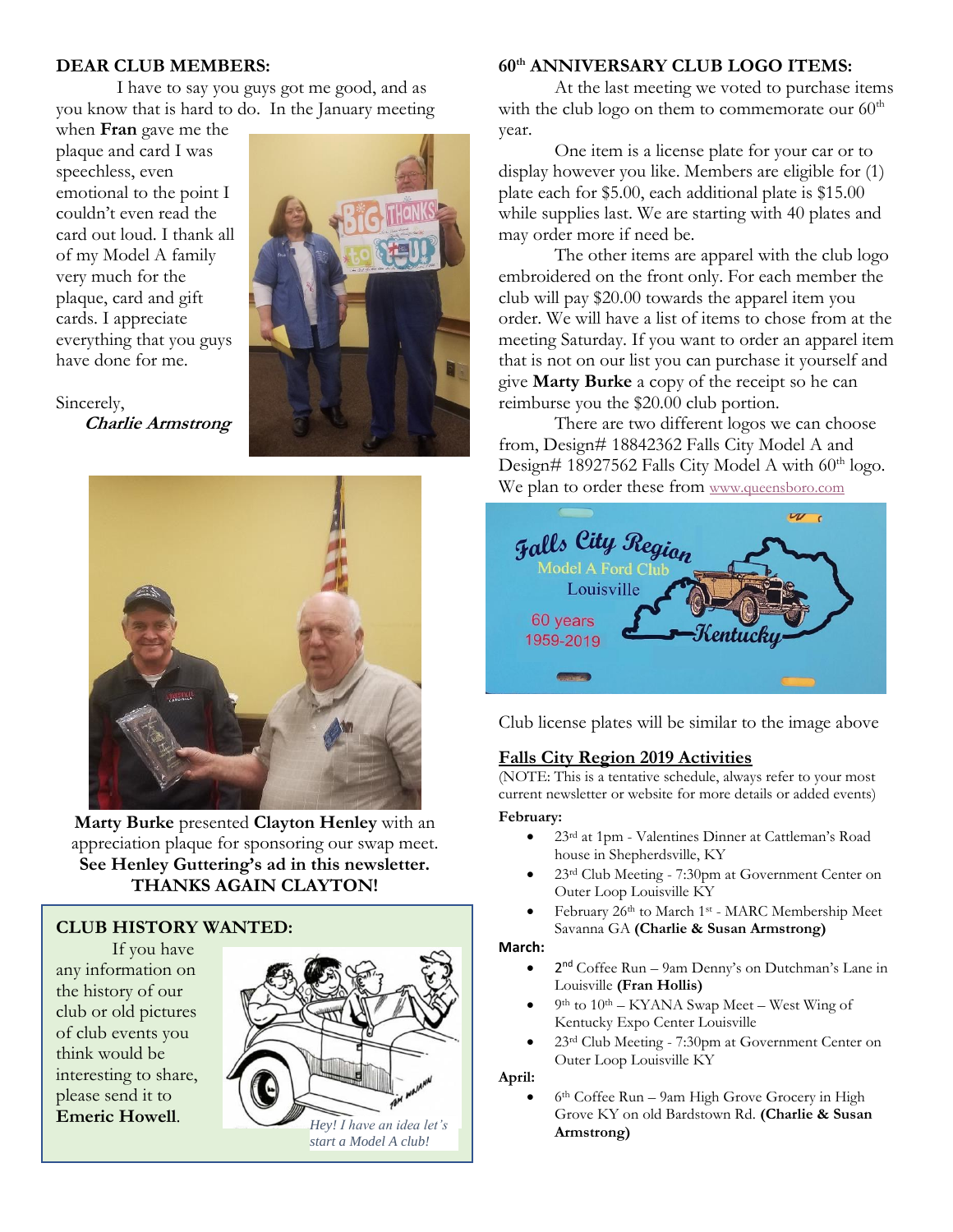#### **April:**

- 11<sup>th</sup> to 14<sup>th</sup> Nashville TN Country Music & History Tour in conjunction with Owensboro club **(Charlie &**
- **Susan Armstrong)**
- 20th Frankfort Avenue Easter Parade 10:30 sharp. Lunch at WW Cousins following **(Frank Head)**
- 27th Club Meeting 7:30pm at Government Center on Outer Loop Louisville KY
- 28th Columbus Model A Swap Meet Columbus IN at Bartholomew County 4-H Fairgrounds

#### **May:**

- 4 th Coffee Run 9a[m Frisch's Big Boy](https://www.frischs.com/) on Bardstown Rd in Fern Creek, KY **(Emeric & Lesa Howell)**
- 4<sup>th</sup> Derby Day Tour A Derby Theme tour after breakfast **(Emeric & Lesa Howell)**
- 11th Mt. Washington Spring Festival Parade & Car show in Mt. Washington **(Moise Napier)**
- 18th Tour to Fordsville Diner for lunch **(Charlie & Susan Armstrong)**
- 25th Club Meeting 7:30pm at Government Center on Outer Loop Louisville KY

#### **June:**

- 1 st Coffee Run 9am Mimi's Café Hurstbourne Pkwy Louisville **(Moise Napier)**
- 1st Tour to the Louisville water tower on River Road **(Moise Napier)**
- 8<sup>th</sup> or 15<sup>th</sup> Mother's/Father's Day Dinner Place & date TBD **(Frank Head)**
- 22nd Club Meeting 7:30pm at Government Center on Outer Loop Louisville KY
- 29th Indiana River Tour lunch at Daisy's Country Cooking in New Albany IN **(Pete Kubala & Jim Norris)**

**July:**

- 6 th Coffee Run 9am Metro Diner on Outer Loop Rd Louisville **(Emeric & Lesa Howell)**
- 13<sup>th</sup> Morgantown Tour Visit Hershel House's home in Morgantown Ky **(Roy Armstrong)**
- 20<sup>th</sup> Monticello KY Tour **(Fred Shelton)**
- 27th Club Meeting 7:30pm at Government Center on Outer Loop Louisville KY
- 28th Possible tour to Manton Music Festival in Springfield in conjunction with Lexington Club **(Emeric & Lesa Howell)**

### **August:**

- 3<sup>rd</sup> Coffee Run 9am Ponderosa Preston Hwy Louisville **(Charlie & Susan Armstrong)**
- 4 th to 10th MARC National Meet Dearborn MI
- 17th Rough River Tour **(Pete Kubala & Jim Norris)**
- 24th Club Meeting 7:30pm at Government Center on Outer Loop Louisville KY

### **September:**

- 7<sup>th</sup> Coffee Run 9am TBD possibly E-town area
- 13<sup>th</sup> to 15<sup>th</sup> "DRIVE YOUR MODEL A WEEKEND" Hosts – Falls City Club Louisville Area **(Angela Nett, Fred Shelton, Jim & Fran Hollis,**
- **Moise Napier, Emeric & Lesa Howell)** • 21st Picnic at Mitza's Home in Elizabethtown KY **(Jim & Denise Mitza)**
- 28th Club Meeting 7:30pm at Government Center on Outer Loop Louisville KY

### **October:**

- 5 th Coffee Run 9am Mammy's Kitchen Bardstown KY, may go to Hinton's orchard afterwards
- 11th to 12th Ohio Tour to Bellefontaine, Ohio **(Jim & Fran Hollis)**
- 19th Glendale Crossing Festival & Craft Show Be there by 9am for parade lineup **(Emeric & Lesa Howell)**
- 26<sup>th</sup> Falls City Region 60<sup>th</sup> anniversary celebration and Potluck dinner 12 noon at the 4th Presbyterian Church on Preston Hwy. Club meeting to be held at the same time & place **(Nancy & Richard Wright, Fran & Jim Hollis, Angela & Louie Nett, Lesa & Emeric Howell, Charlie & Susan Armstrong)**

#### **November:**

- 2 nd Coffee Run 9am TBD Possible Indiana location **(Fran & Jim Hollis)**
- 2<sup>nd</sup> Tour to Red River Gorge in conjunction with Lexington Club, possible overnight tour for us **(Emeric & Lesa Howell)**
- 9<sup>th</sup> or 16<sup>th</sup> Election of Officers Place & date TBD **(Frank Head)**

#### **December:**

- 7 th Coffee Run 9am Metro Diner on Outer Loop Rd Louisville **(Emeric & Lesa Howell)**
- 14<sup>th</sup> Christmas Potluck Dinner at 1pm at the 4<sup>th</sup> Presbyterian Church on Preston Hwy **(Nancy & Richard Wright)**

#### **January 2020:**

- 4<sup>th</sup> Coffee Run 9am Ponderosa Preston Hwy Louisville **(Charlie & Susan Armstrong)**
- 11th Club Swap Meet at Paroquet Springs in Shepherdsville **(Emeric Howell, Roy Armstrong[\)](http://www.ci.bellefontaine.oh.us/)**
- $25<sup>th</sup>$  Club Meeting 7:30pm at Government Center on Outer Loop Louisville KY

## **FALLS CITY HISTORY TID BIT:**

Do you know that our club has hosted several national events?

- 1964 MAFCA National Meet
- 1969 MARC National Meet
- 1972 MARC Membership Meet
- 1979 MARC National Meet